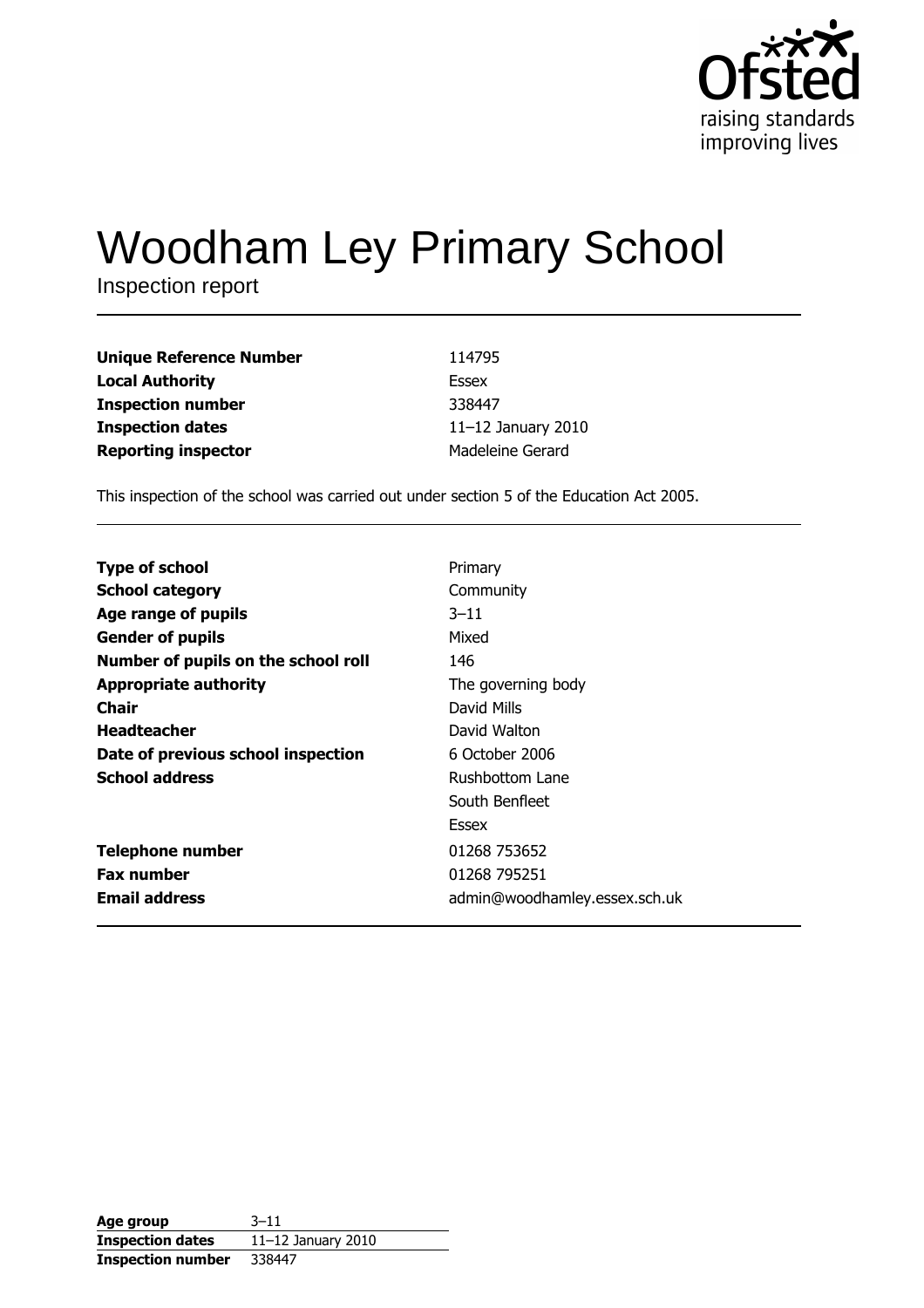The Office for Standards in Education, Children's Services and Skills (Ofsted) regulates and inspects to achieve excellence in the care of children and young people, and in education and skills for learners of all ages. It regulates and inspects childcare and children's social care, and inspects the Children and Family Court Advisory Support Service (Cafcass), schools, colleges, initial teacher training, work-based learning and skills training, adult and community learning, and education and training in prisons and other secure establishments. It rates council children's services, and inspects services for looked after children, safequarding and child protection.

Further copies of this report are obtainable from the school. Under the Education Act 2005, the school must provide a copy of this report free of charge to certain categories of people. A charge not exceeding the full cost of reproduction may be made for any other copies supplied.

If you would like a copy of this document in a different format, such as large print or Braille, please telephone 08456 404045, or email enquiries@ofsted.gov.uk.

You may copy all or parts of this document for non-commercial educational purposes, as long as you give details of the source and date of publication and do not alter the documentation in any way.

Royal Exchange Buildings St Ann's Square Manchester M2 7LA T: 08456 404045 Textphone: 0161 618 8524 E: enquiries@ofsted.gov.uk W: www.ofsted.gov.uk © Crown copyright 2010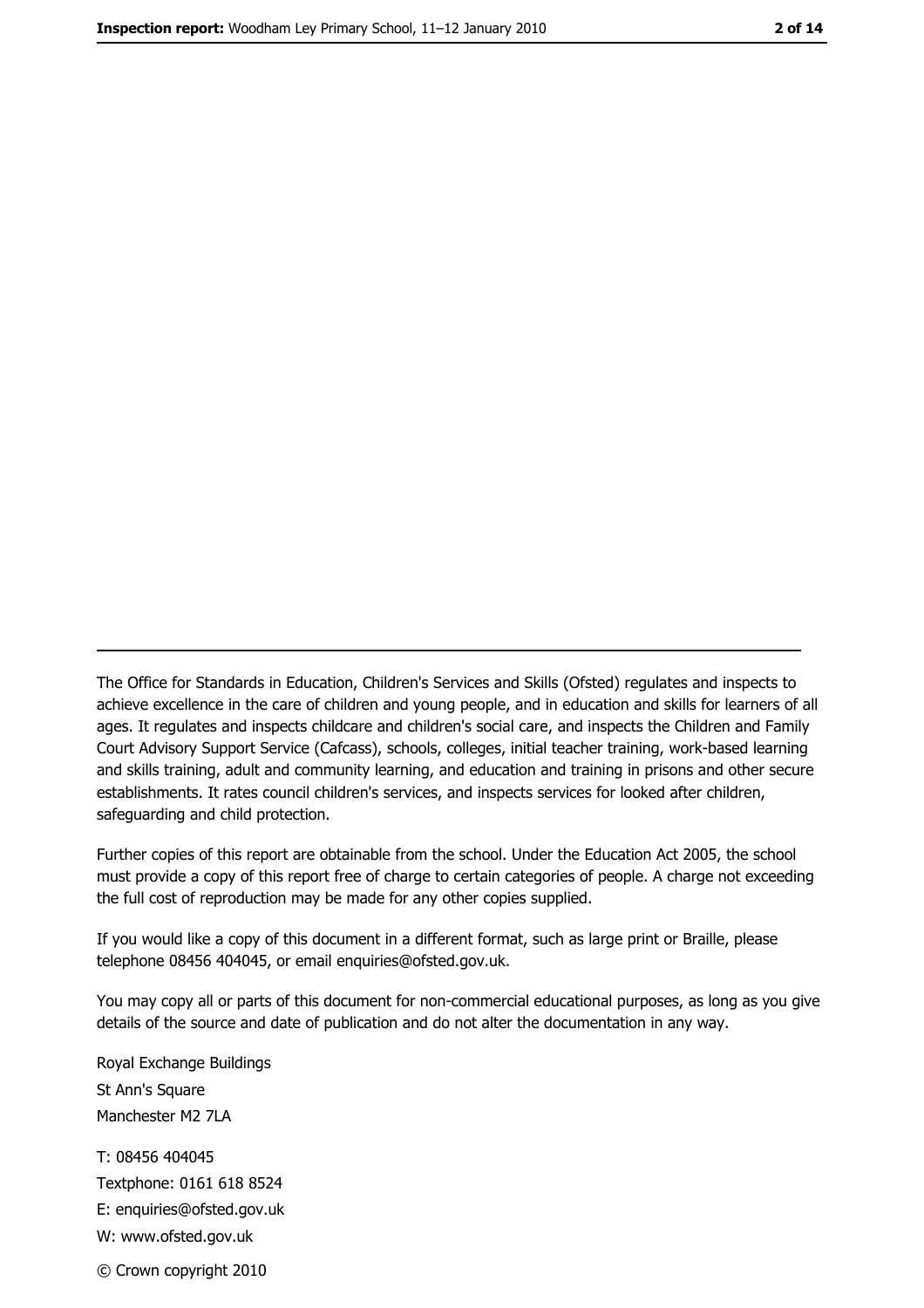# **Introduction**

This inspection was carried out by two additional inspectors. They visited 13 lessons and observed seven teachers. They held meetings with governors, staff and groups of pupils and observed the school's work. They looked at work in pupils' books, reports from advisers working at the school, the school's assessment and progress tracking data, and the school's improvement plans. In addition inspectors analysed at 42 questionnaires completed by parents.

The inspection team reviewed many aspects of the school's work. It looked in detail at the following:

- pupils' attainment and their progress through the school, particularly in English  $\blacksquare$
- how successfully the school has improved the quality of teaching and the school's  $\blacksquare$ capacity for sustained improvement
- how well pupils' progress is tracked and assessment information used to match  $\blacksquare$ work to the needs of all pupils.

# Information about the school

Woodham Ley Primary School is smaller than the average primary. The very large majority of pupils are White British. The proportion of pupils with special educational needs and/or disabilities is below the national average and most of these pupils have difficulty with basic literacy and numeracy. There have been several changes of leadership very recently. At the time of the inspection, the acting headteacher had been at the school for one week.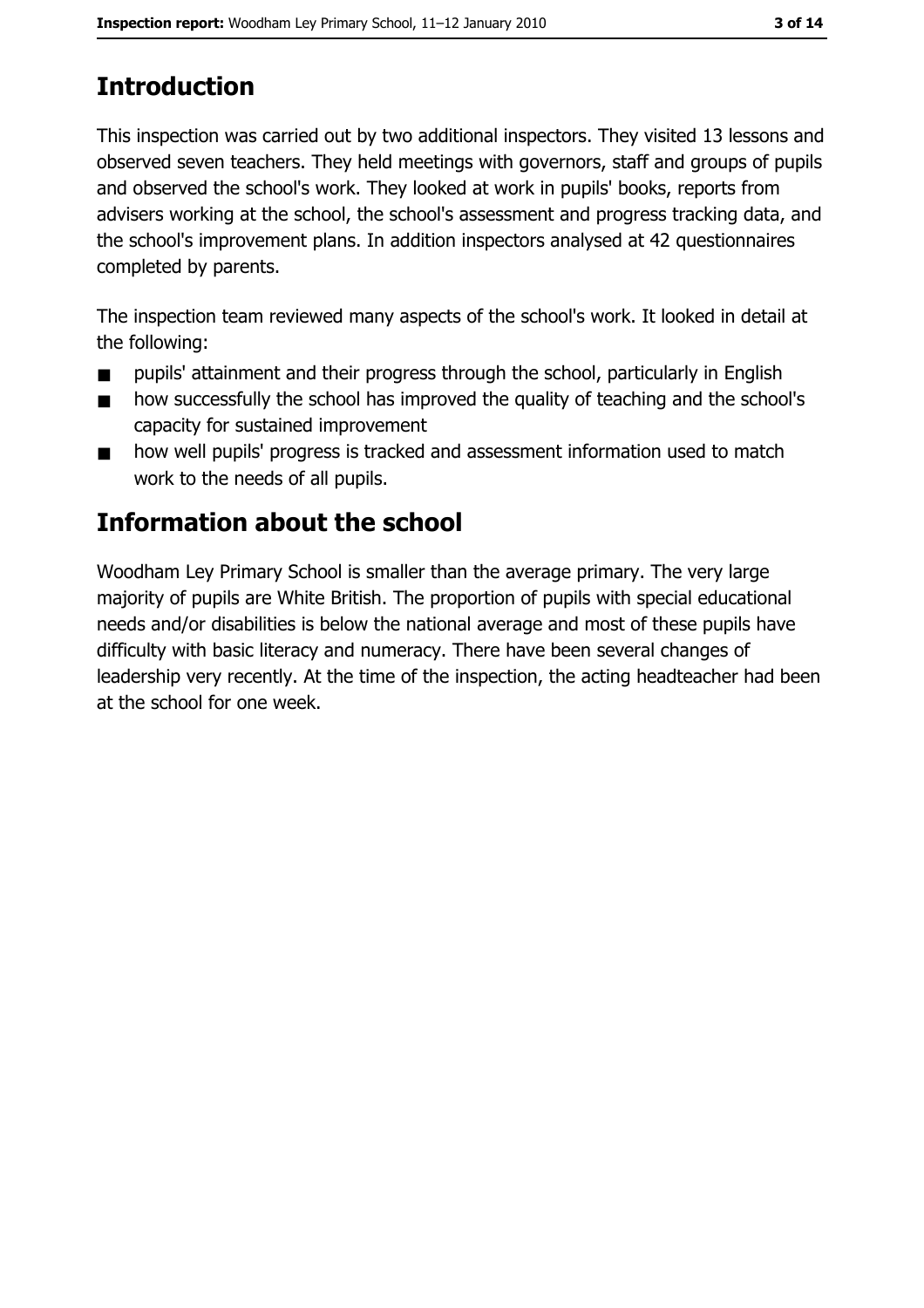# **Inspection judgements**

## Overall effectiveness: how good is the school?

#### The school's capacity for sustained improvement

# **Main findings**

In accordance with section 13 (3) of the Education Act 2005, Her Majesty's Chief Inspector is of the opinion that this school requires special measures because it is failing to give its pupils an acceptable standard of education and the persons responsible for leading, managing or governing the school are not demonstrating the capacity to secure the necessary improvement in the school. The school is ineffective because attainment in English is low and pupils' learning and progress in English are inadequate.

Children join the school with a range of skills and capabilities that are generally typical for their age, although they are weaker in communication, language and literacy. They make a satisfactory start in the Early Years Foundation Stage and are generally working at average levels by the end of the Reception Year. Pupils make satisfactory progress in Years 1 and 2 and their attainment in assessments at the end of Year 2 is in line with what is expected for their age. Although pupils continue to make broadly satisfactory progress in Years 3 to 6 in mathematics and science, learning and progress are inadequate in English. The results of national tests in mathematics and science at the end of Year 6 are close to average. However, those in English have been significantly below the national figure over recent years. Teaching is inadequate because in Years 3 to 6 it does not enable pupils to make sufficiently rapid gains in their learning.

Expectations are not always high enough and work is not well matched to pupils' needs. When teachers mark pupils' work in English and mathematics, they do not always make clear to pupils what they need to do to improve. The quality of target setting is too uneven. Although some pupils know their targets, some do not.

Pupils like coming to school, as parents and carers who responded to the questionnaire confirm. Attendance is average. One pupil commented, 'There's always something new to do.' The sound care, quidance and support the pupils receive and their generally satisfactory personal development are stronger aspects of the school's work. Relationships are positive and friendly. Pupils' behaviour in lessons and around the school is satisfactory. However, pupils' low attainment in English basic skills means that they are inadequately prepared for the next stage in their education.

Leadership and management are inadequate because leaders, managers and governors have been unsuccessful in tackling the weaknesses contributing to pupils' underachievement. The analysis of assessments by the school's leadership team has not always been accurate enough to ensure that the key reasons behind pupils' low attainment and lack of progress are identified and successfully tackled. Leaders and governors have not identified specific priorities for development and swiftly addressed them in order to secure the necessary improvements. Self-evaluation has not always given the school an accurate picture of its performance. Monitoring of classroom

| 4 |  |
|---|--|
| 4 |  |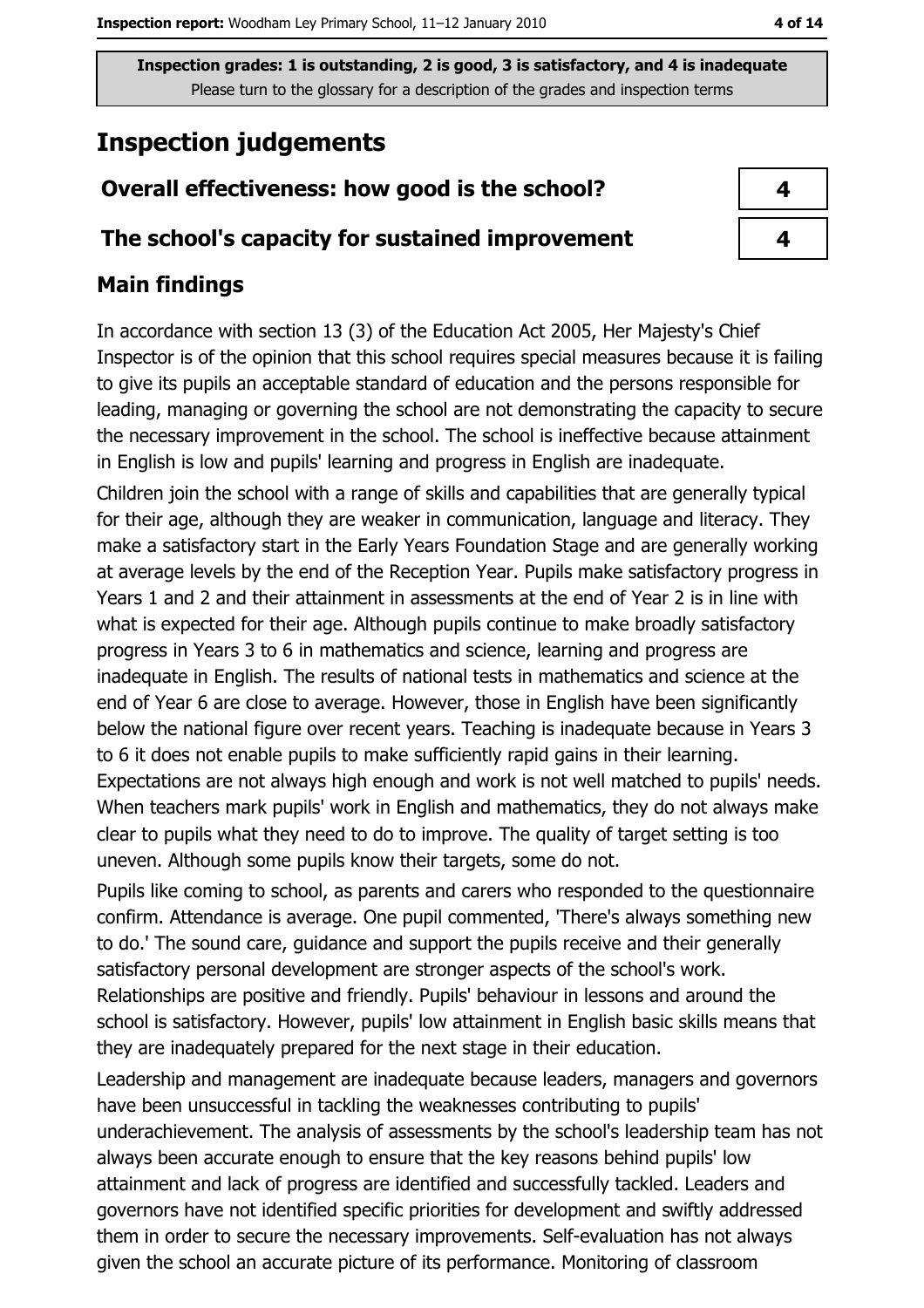practice and of pupils' work has not led to action that has ensured that sustained improvements are made in outcomes for pupils. Although the school has systems to check how well pupils are doing, pupils' progress has not been effectively tracked, because of past inaccuracies in teachers' measurement of pupils' attainment. Information from assessments has not been used sufficiently to identify pupils who are falling behind and to plan appropriately challenging work that meets the needs of all pupils. As a result, they are not meeting their targets. Consequently, the school has not secured the necessary improvements and the capacity for sustained improvement is inadequate.

### What does the school need to do to improve further?

- Raise attainment and increase rates of learning and progress in English, by:
	- making sure that teachers understand the pace, challenge and expectation required to ensure that all pupils make swift gains in their learning
	- using information gained from tracking pupils' progress and from marking to  $\equiv$ match work consistently to pupils' needs
	- ensuring pupils know their targets and how to improve their work
	- sharpening the skills of leaders and managers at all levels in identifying priorities for development
	- increasing the rigour with which leaders and managers monitor the school's  $$ performance in order to take action that will bring about sustainable improvements to the quality of provision.

## **Outcomes for individuals and groups of pupils**

Rates of learning and progress are not consistent enough through the school and across subjects to ensure that pupils attain the standards expected by the end of Year 6. Progress in Years 3 to 6 is too slow and pupils' attainment in English is low. All groups of pupils make similar progress. This is why pupils' overall achievement and eniovment of their learning is inadequate. The pace was slow in English lessons when the work pupils were given was not suitably challenging and when all were expected to do very similar tasks despite the range of ability in the class. Those pupils with special educational needs have not been consistently well supported to ensure they keep up and as a result many of them have not made the progress of which they are capable.

Pupils have a sound knowledge of how to keep themselves safe and are confident that adults will help them should any problems occur. They enjoy opportunities to take on responsibility in school, for example as prefects awarding class points for good behaviour and as play leaders at break time. The school council enthusiastically suggests themes for enrichment weeks and organises charity fundraising. Pupils' understanding of how to keep themselves fit and healthy is satisfactory. They particularly enjoved the themed week during which they made salads, smoothies and scones. Pupils' spiritual, cultural, moral and social development is satisfactory. The

 $\overline{\mathbf{A}}$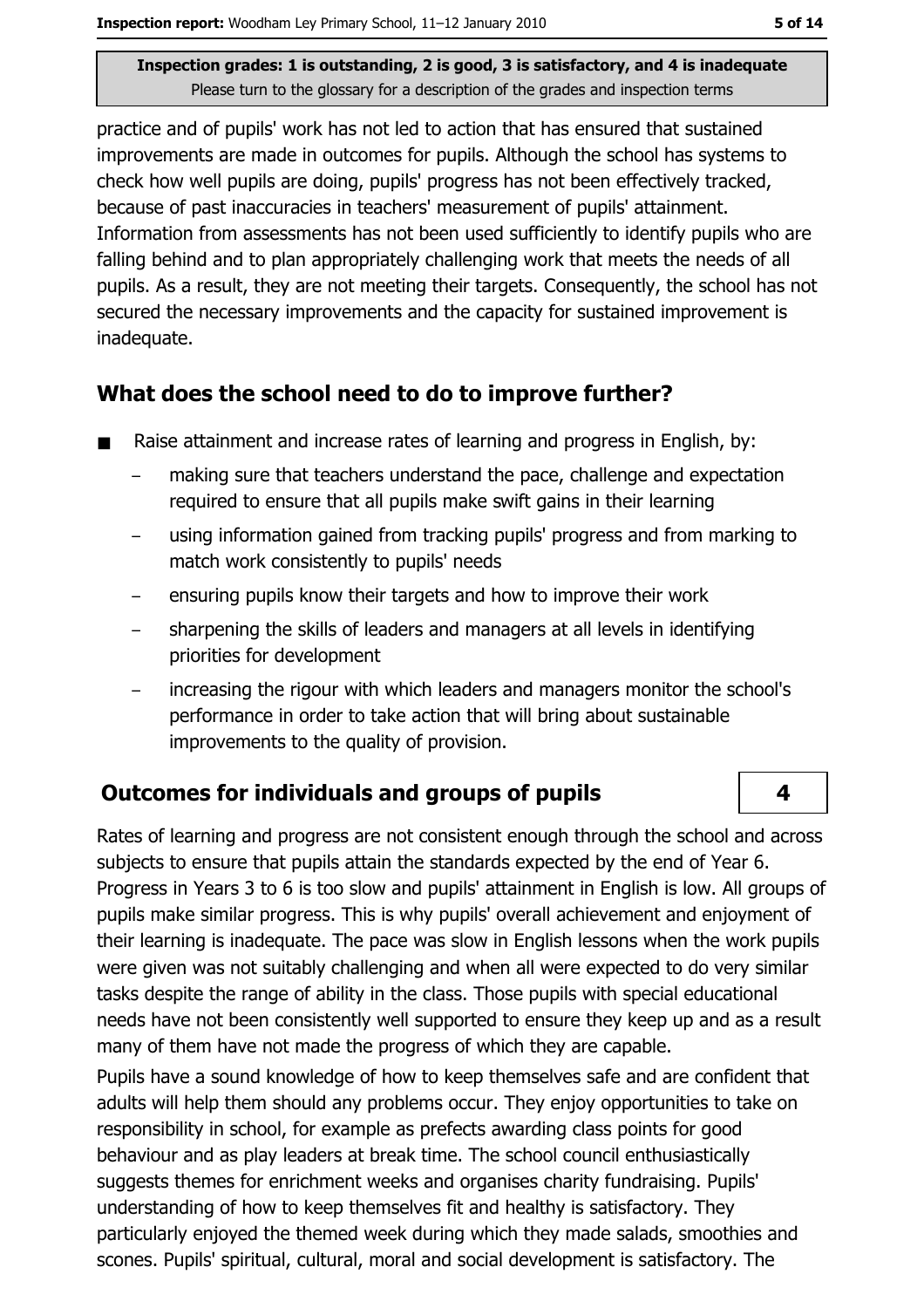school has links with the local church and the choir sings for local elderly residents. Older pupils have enjoyed writing to pen friends in Africa as part of a project establishing links with a school in Uganda and this gives them some understanding of how children live in other parts of the world.

These are the grades for pupils' outcomes

| Pupils' achievement and the extent to which they enjoy their learning                                                     |   |
|---------------------------------------------------------------------------------------------------------------------------|---|
| Taking into account:<br>Pupils' attainment                                                                                | 4 |
| The quality of pupils' learning and their progress                                                                        | 4 |
| The quality of learning for pupils with special educational needs and/or<br>disabilities and their progress               | 4 |
| The extent to which pupils feel safe                                                                                      | 3 |
| <b>Pupils' behaviour</b>                                                                                                  | 3 |
| The extent to which pupils adopt healthy lifestyles                                                                       | 3 |
| The extent to which pupils contribute to the school and wider community                                                   |   |
| The extent to which pupils develop workplace and other skills that will<br>contribute to their future economic well-being | 4 |
| Taking into account:                                                                                                      | 3 |
| Pupils' attendance <sup>1</sup>                                                                                           |   |
| The extent of pupils' spiritual, moral, social and cultural development                                                   | 3 |

## How effective is the provision?

Friendly relationships between adults and pupils create a calm climate for learning and help lessons to proceed smoothly. Teachers' expectations of what pupils are capable of, particularly in English, are not always high enough. Information from assessment is not used systematically to plan further learning and set tasks appropriately matched to all pupils' needs. This means that time is sometimes wasted. For example, pupils who find learning easy are required to wait while teachers explain learning to others who need more support, or while the rest of their classmates finish their tasks. Pupils enjoy opportunities to work together in pairs and small groups and this promotes their personal and social skills well. Marking and target setting do not always make clear to pupils what the next steps are in their learning. As a result, pupils do not make swift

The grades for attainment and attendance are: 1 is high; 2 is above average; 3 is broadly average; and 4 is low.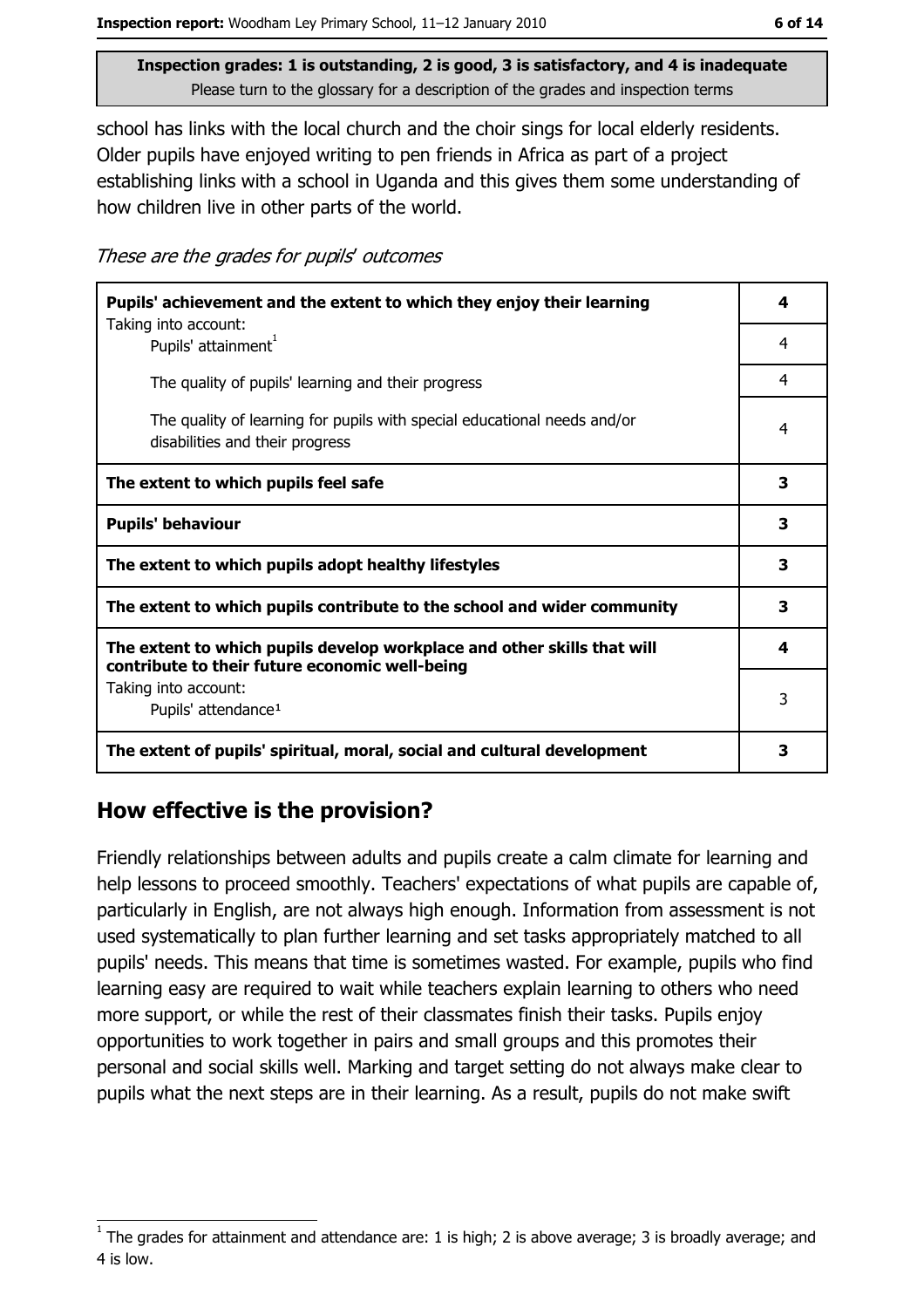gains in basic literacy skills and do not reach their potential.

The curriculum is broad and balanced. Literacy and numeracy are rightly prioritised. A specialist sports coach and extra-curricular clubs support pupils' positive attitudes to leading healthy lives. Music is a highlight. All pupils in Year 3 learn to play the recorder and in Years 4 to 6, pupils learn the guitar. Pupils in Year 6 speak enthusiastically about the annual residential visit to an activity centre. However, planning does not always ensure that pupils in Years 3 to 6 steadily acquire the necessary literary skills to attain as well as they can. For example, opportunities for pupils to develop their writing skills through regular practice in writing at length in a range of different styles are limited.

Pastoral support is satisfactory and contributes to pupils' self-assurance and security. Links with a range of outside agencies are used well to support vulnerable pupils. Satisfactory transition arrangements help pupils when they transfer to secondary school, particularly those who may need additional guidance and support. Appropriate systems are in place to encourage regular attendance.

These are the grades for the quality of provision

| The quality of teaching                                                                                    |  |
|------------------------------------------------------------------------------------------------------------|--|
| Taking into account:<br>The use of assessment to support learning                                          |  |
| The extent to which the curriculum meets pupils' needs, including, where<br>relevant, through partnerships |  |
| The effectiveness of care, guidance and support                                                            |  |

#### How effective are leadership and management?

The school has not succeeded in embedding ambition and driving improvements effectively in order to accelerate pupils' learning and progress. Some recent initiatives, such as more systematic teaching of spelling, have not been in place long enough to show their impact on improving pupils' writing skills. Priorities for development are not always clear enough to enable weaknesses to be tackled as quickly as they should be. Systems for monitoring teaching and pupils' learning and progress are not effective in leading to action that brings about rapid and lasting improvements. Leaders and governors have ensured that procedures to promote pupils' safety, welfare and health are sound. The governing body has not challenged the school robustly enough to enable the school to tackle weaknesses decisively. It has had too little impact on the direction and work of the school. A lack of rigour in reports to governors has contributed to their inaccurate view of pupils' progress and the quality of provision. The underachievement highlighted by the 2009 results came as a shock. The school's promotion of equality and tackling of discrimination is inadequate because there is not enough improvement in the outcomes of all groups of pupils. Community cohesion is promoted satisfactorily. Pupils have a sound understanding of the local community. The school has plans to develop pupils' awareness of those who live in communities other than their own.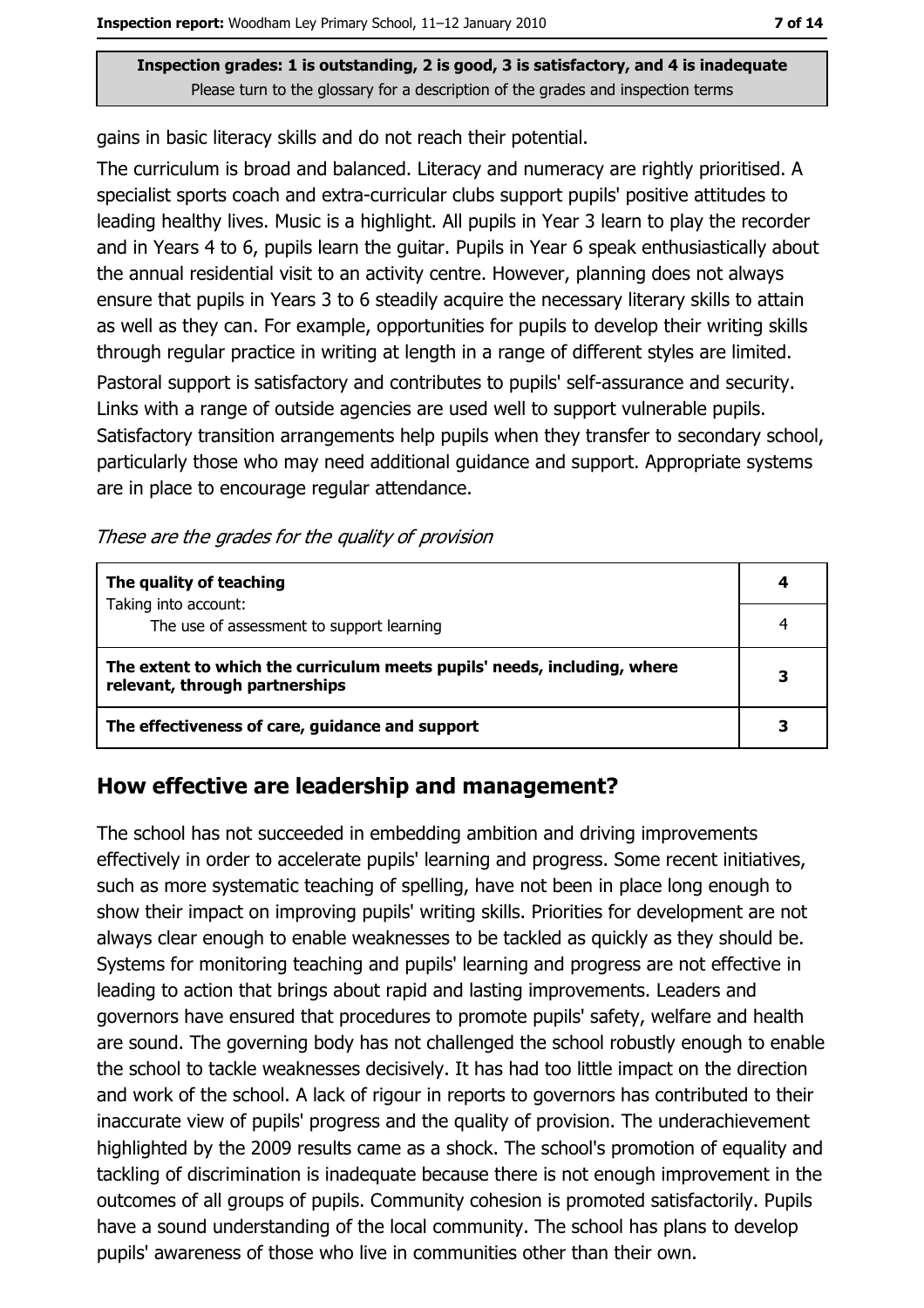These are the grades for leadership and management

| The effectiveness of leadership and management in embedding ambition and<br>driving improvement                                                                     | 4 |
|---------------------------------------------------------------------------------------------------------------------------------------------------------------------|---|
| Taking into account:<br>The leadership and management of teaching and learning                                                                                      | 4 |
| The effectiveness of the governing body in challenging and supporting the<br>school so that weaknesses are tackled decisively and statutory responsibilities<br>met | 4 |
| The effectiveness of the school's engagement with parents and carers                                                                                                | 3 |
| The effectiveness of partnerships in promoting learning and well-being                                                                                              | 3 |
| The effectiveness with which the school promotes equality of opportunity and<br>tackles discrimination                                                              | 4 |
| The effectiveness of safeguarding procedures                                                                                                                        | 3 |
| The effectiveness with which the school promotes community cohesion                                                                                                 | 3 |
| The effectiveness with which the school deploys resources to achieve<br>value for money                                                                             | 4 |

## **Early Years Foundation Stage**

Caring support and happy working relationships help children to settle quickly into the Early Years Foundation Stage. Well-established routines develop children's independence and sense of responsibility. For example, in Nursery children take turns to make a record of the snacks that each child eats and in Reception, children take responsibility for tidying away equipment at the end of activities. There is an appropriate balance between adult-led tasks and opportunities for children to select activities for themselves. Literacy skills are given a strong emphasis through regular teaching of letters and sounds in small groups. Records of regular observations are kept, but procedures are inconsistent between Nursery and Reception and this information is not always used to plan the next steps in children's learning to improve progress further. Leadership and management of the Early Years Foundation Stage are satisfactory.

These are the grades for the Early Years Foundation Stage

| <b>Overall effectiveness of the Early Years Foundation Stage</b><br>Taking into account:     | 3 |
|----------------------------------------------------------------------------------------------|---|
| Outcomes for children in the Early Years Foundation Stage                                    |   |
| The quality of provision in the Early Years Foundation Stage                                 | २ |
| The effectiveness of leadership and management of the Early Years<br><b>Foundation Stage</b> | 3 |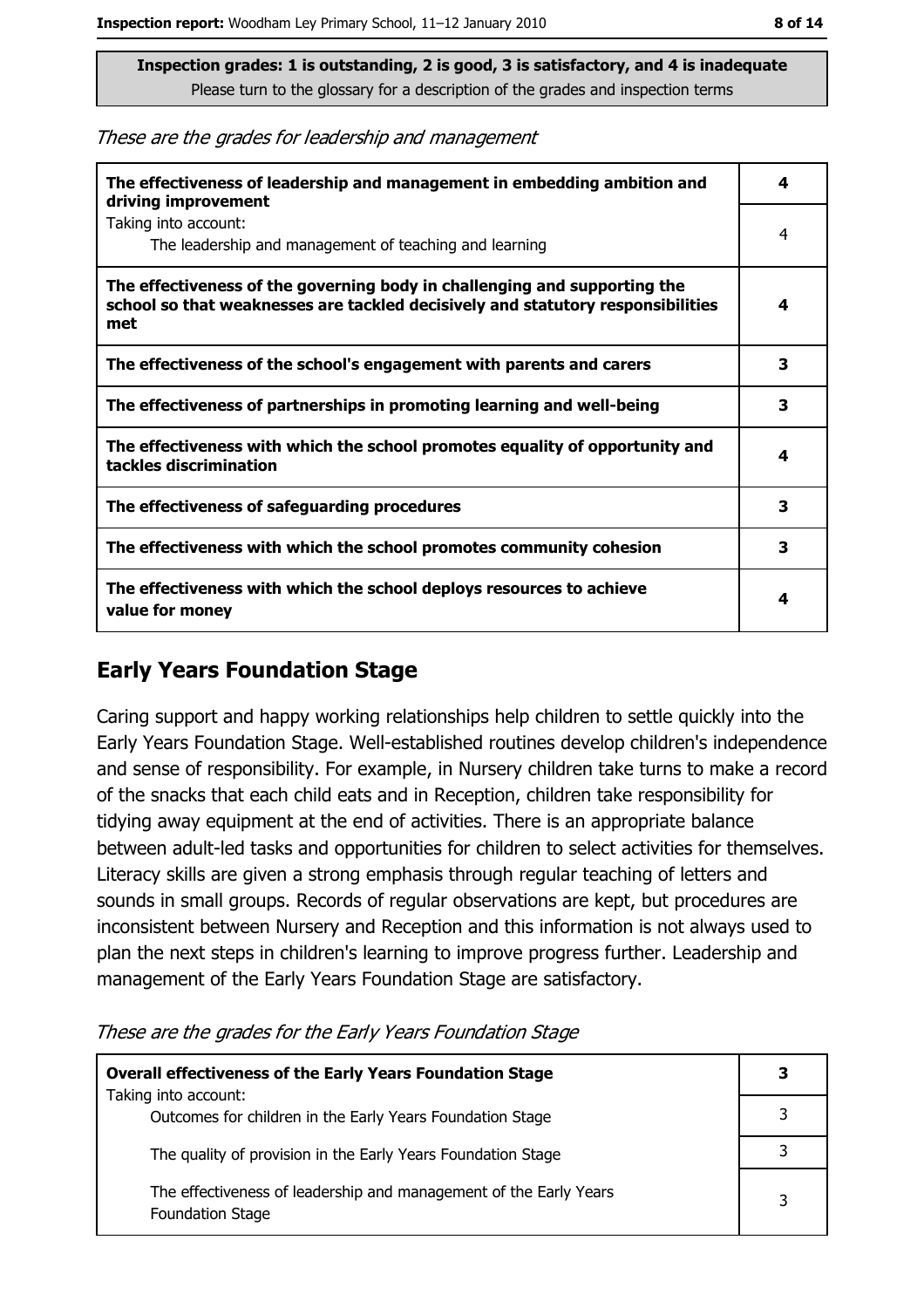#### **Views of parents and carers**

The very large majority of parents and carers who responded to the questionnaire are happy with their child's experience at the school. All parents and carers who responded to the questionnaire are confident that their child enjoys school and that the school keeps their child safe. A small minority expressed concern about the management of behaviour and another small minority were concerned about the progress their children are making. While inspectors judged behaviour to be satisfactory, inspectors found that too many pupils in Years 3 to 6 are not making the progress that they should in their learning, particularly in literacy.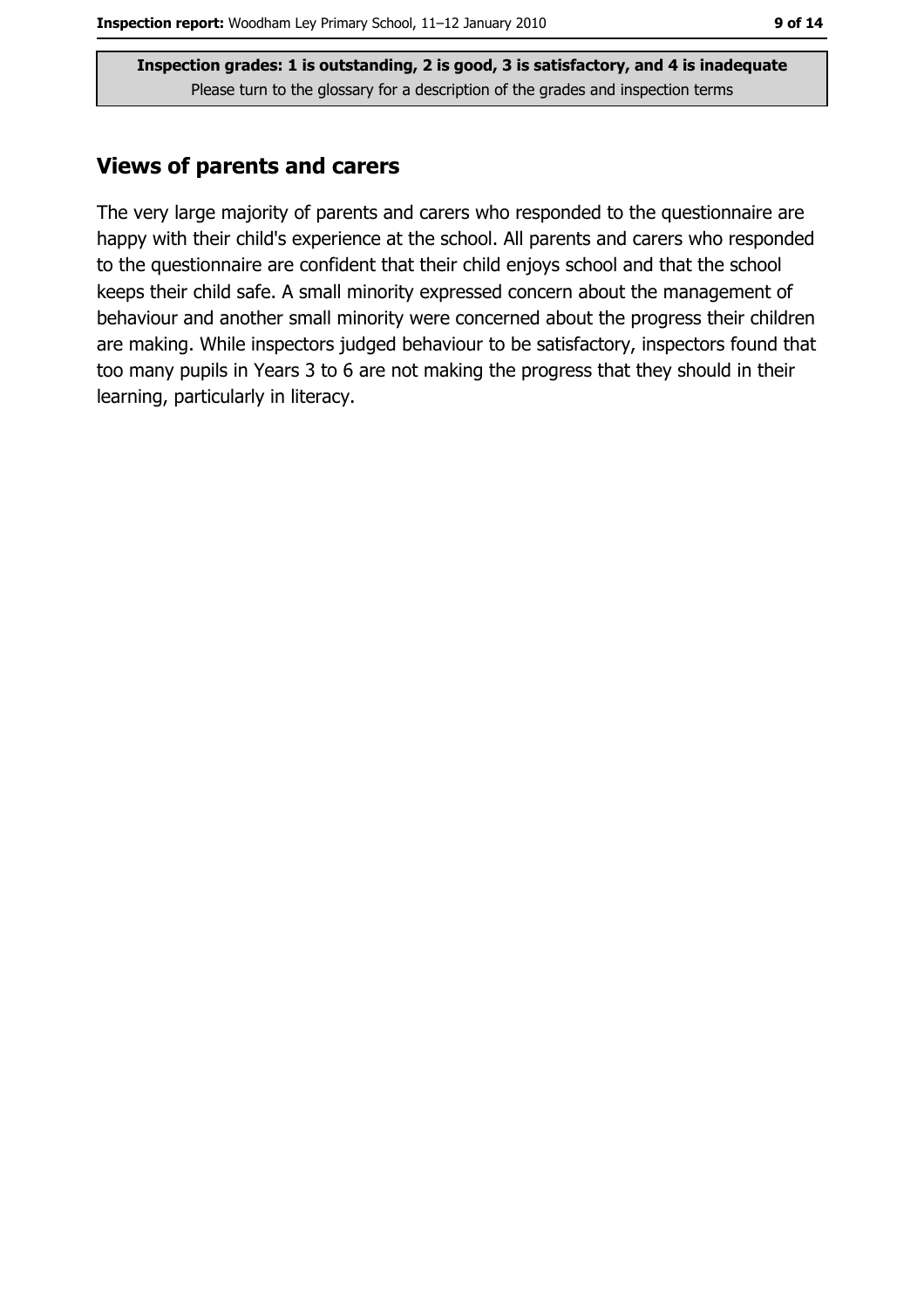#### Responses from parents and carers to Ofsted's questionnaire

Ofsted invited all the registered parents and carers of pupils registered at Woodham Ley to complete a questionnaire about their views of the school.

In the questionnaire, parents and carers were asked to record how strongly they agreed with 13 statements about the school. The inspection team received 42 completed questionnaires by the end of the on-site inspection. In total, there are 146 pupils registered at the school.

| <b>Statements</b>                                                                                                                                                                                                                                       | <b>Strongly</b><br><b>Agree</b> |               | <b>Agree</b> |               |                | <b>Disagree</b> |                | <b>Strongly</b><br>disagree |  |
|---------------------------------------------------------------------------------------------------------------------------------------------------------------------------------------------------------------------------------------------------------|---------------------------------|---------------|--------------|---------------|----------------|-----------------|----------------|-----------------------------|--|
|                                                                                                                                                                                                                                                         | <b>Total</b>                    | $\frac{0}{0}$ | <b>Total</b> | $\frac{0}{0}$ | <b>Total</b>   | $\frac{0}{0}$   | <b>Total</b>   | $\frac{0}{0}$               |  |
| My child enjoys school                                                                                                                                                                                                                                  | 19                              | 45            | 21           | 50            | $\mathbf 0$    | 0               | $\mathbf{0}$   | $\mathbf 0$                 |  |
| The school keeps my child<br>safe                                                                                                                                                                                                                       | 19                              | 45            | 23           | 55            | $\mathbf 0$    | 0               | 0              | 0                           |  |
| The school informs me<br>about my child's progress                                                                                                                                                                                                      | 11                              | 26            | 26           | 62            | 5              | 12              | 0              | 0                           |  |
| My child is making enough<br>progress at this school                                                                                                                                                                                                    | 10                              | 24            | 21           | 50            | 8              | 19              | 1              | $\overline{2}$              |  |
| The teaching is good at this<br>school                                                                                                                                                                                                                  | 9                               | 21            | 29           | 69            | $\overline{4}$ | 10              | 0              | $\mathbf 0$                 |  |
| The school helps me to<br>support my child's learning                                                                                                                                                                                                   | 9                               | 21            | 27           | 64            | 5              | 12              | 0              | $\mathbf 0$                 |  |
| The school helps my child to<br>have a healthy lifestyle                                                                                                                                                                                                | 10                              | 24            | 29           | 69            | 3              | $\overline{7}$  | $\mathbf 0$    | $\mathbf 0$                 |  |
| The school makes sure that<br>my child is well prepared for<br>the future (for example<br>changing year group,<br>changing school, and for<br>children who are finishing<br>school, entering further or<br>higher education, or<br>entering employment) | 8                               | 19            | 21           | 50            | 5              | 12              | 0              | $\mathbf 0$                 |  |
| The school meets my child's<br>particular needs                                                                                                                                                                                                         | $\overline{7}$                  | 17            | 27           | 64            | 4              | 10              | 1              | $\overline{2}$              |  |
| The school deals effectively<br>with unacceptable behaviour                                                                                                                                                                                             | 5                               | 12            | 25           | 60            | 8              | 19              | $\overline{2}$ | 5                           |  |
| The school takes account of<br>my suggestions and<br>concerns                                                                                                                                                                                           | 8                               | 19            | 23           | 55            | $\overline{4}$ | 10              | $\overline{4}$ | 10                          |  |
| The school is led and<br>managed effectively                                                                                                                                                                                                            | 6                               | 14            | 25           | 60            | 3              | $\overline{7}$  | $\mathbf{1}$   | $\overline{2}$              |  |
| Overall, I am happy with my<br>child's experience at this<br>school                                                                                                                                                                                     | 14                              | 33            | 23           | 55            | 3              | 7               | 0              | 0                           |  |

The table above summarises the responses that parents and carers made to each statement. The percentages indicate the proportion of parents and carers giving that response out of the total number of completed questionnaires. Where one or more parents and carers chose not to answer a particular question, the percentages will not add up to 100%.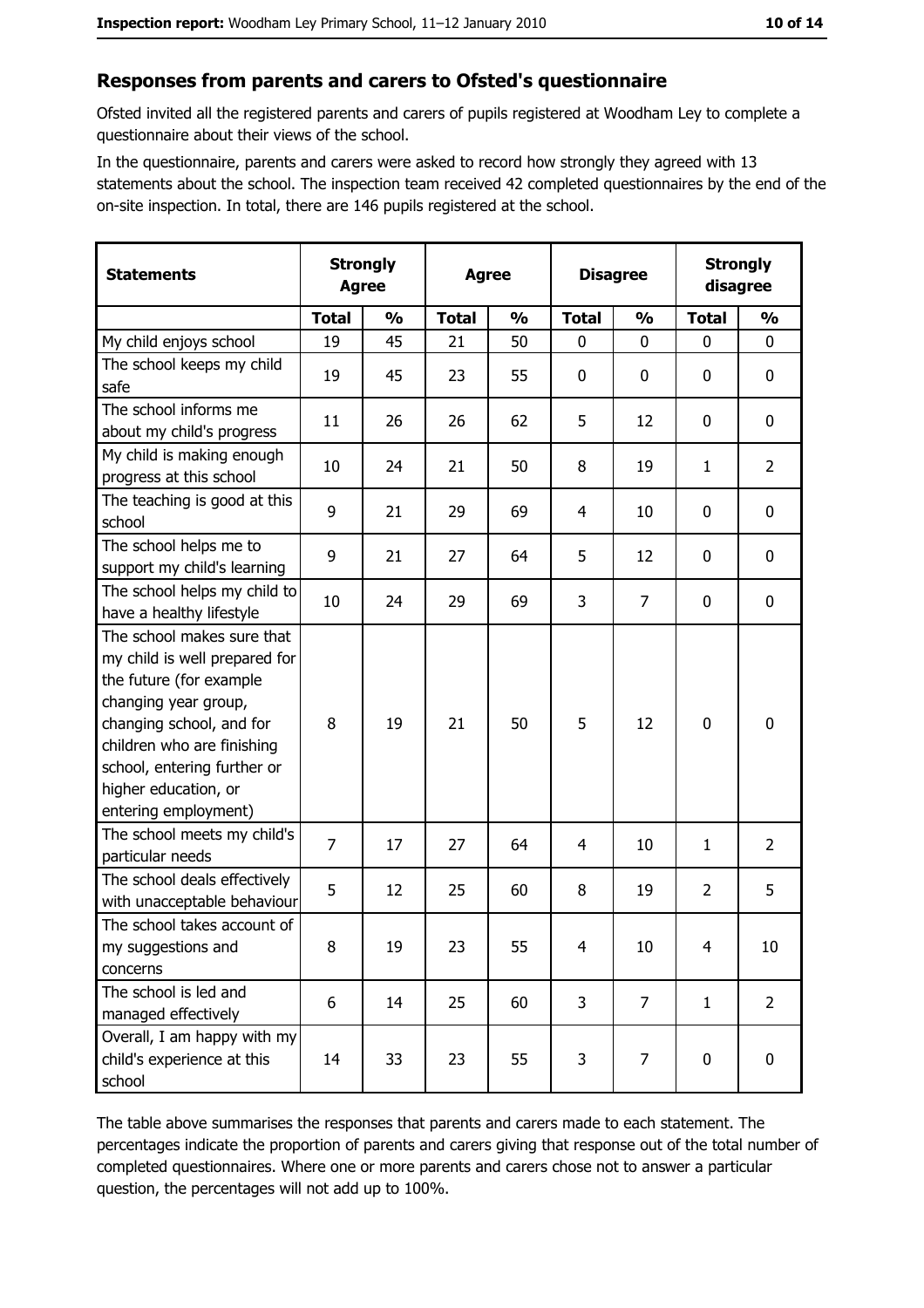# Glossary

| Grade   | <b>Judgement</b> | <b>Description</b>                                                                                                                                                                                                               |
|---------|------------------|----------------------------------------------------------------------------------------------------------------------------------------------------------------------------------------------------------------------------------|
| Grade 1 | Outstanding      | These features are highly effective. An oustanding<br>school provides exceptionally well for its pupils' needs.                                                                                                                  |
| Grade 2 | Good             | These are very positive features of a school. A school<br>that is good is serving its pupils well.                                                                                                                               |
| Grade 3 | Satisfactory     | These features are of reasonable quality. A satisfactory<br>school is providing adequately for its pupils.                                                                                                                       |
| Grade 4 | Inadequate       | These features are not of an acceptable standard. An<br>inadequate school needs to make significant<br>improvement in order to meet the needs of its pupils.<br>Ofsted inspectors will make further visits until it<br>improves. |

# What inspection judgements mean

## Overall effectiveness of schools inspected between September 2007 and July 2008

|                       | Overall effectiveness judgement (percentage of<br>schools) |      |                     |                   |
|-----------------------|------------------------------------------------------------|------|---------------------|-------------------|
| <b>Type of school</b> | <b>Outstanding</b>                                         | Good | <b>Satisfactory</b> | <b>Inadequate</b> |
| Nursery schools       | 39                                                         | 58   | 3                   | 0                 |
| Primary schools       | 13                                                         | 50   | 33                  | 4                 |
| Secondary schools     | 17                                                         | 40   | 34                  | 9                 |
| Sixth forms           | 18                                                         | 43   | 37                  | $\overline{2}$    |
| Special schools       | 26                                                         | 54   | 18                  | $\overline{2}$    |
| Pupil referral units  | 7                                                          | 55   | 30                  | 7                 |
| All schools           | 15                                                         | 49   | 32                  | 5                 |

New school inspection arrangements were introduced on 1 September 2009. This means that inspectors now make some additional judgements that were not made previously.

The data in the table above were reported in The Annual Report of Her Majesty's Chief Inspector of Education, Children's Services and Skills 2007/08.

Percentages are rounded and do not always add exactly to 100. Secondary school figures include those that have sixth forms, and sixth form figures include only the data specifically for sixth form inspection judgements.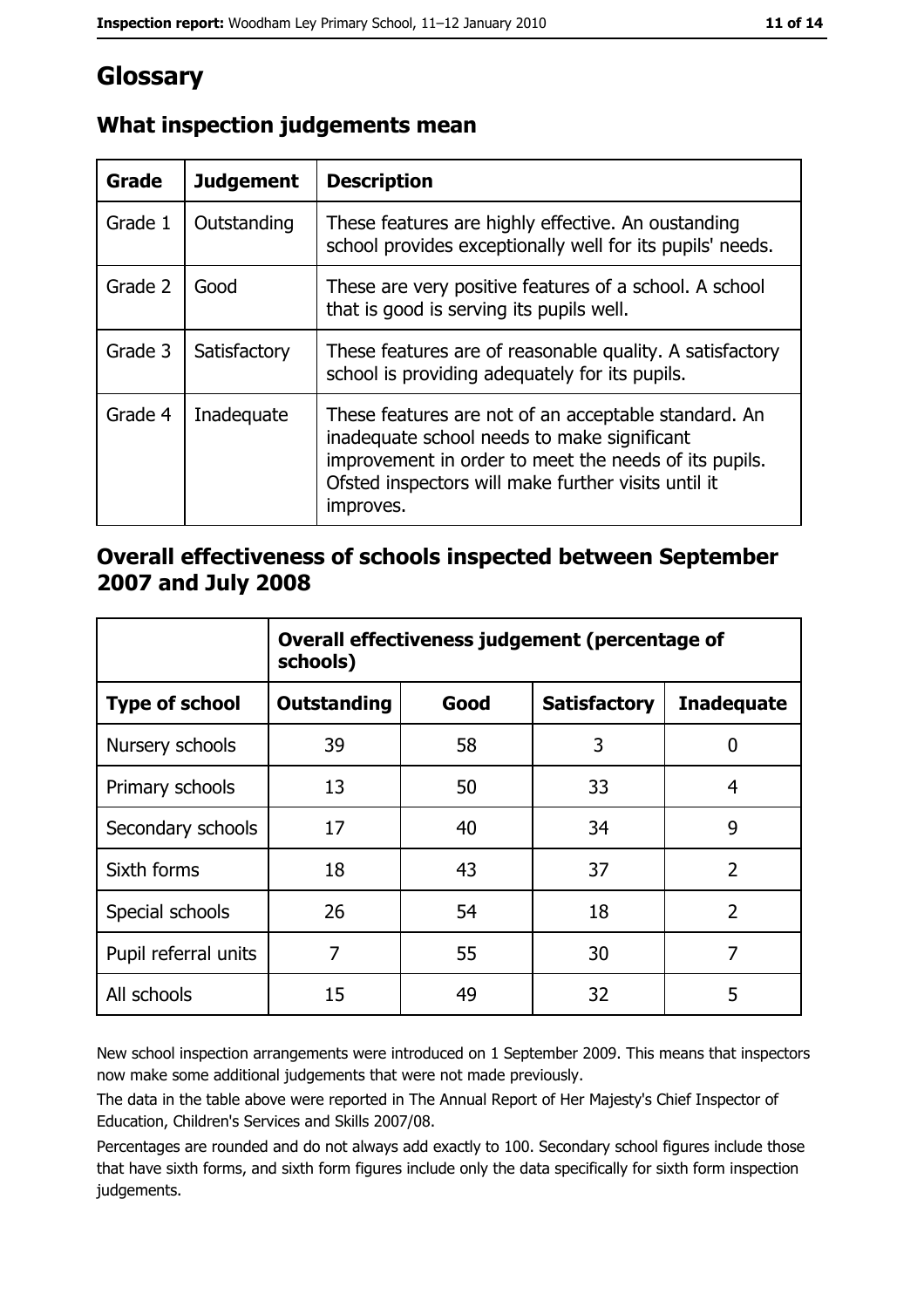# **Common terminology used by inspectors**

| Achievement:                  | the progress and success of a pupil in<br>their learning, development or training.                                                                                                                                                                                                                           |
|-------------------------------|--------------------------------------------------------------------------------------------------------------------------------------------------------------------------------------------------------------------------------------------------------------------------------------------------------------|
| Attainment:                   | the standard of the pupils' work shown by<br>test and examination results and in<br>lessons.                                                                                                                                                                                                                 |
| Capacity to improve:          | the proven ability of the school to<br>continue improving. Inspectors base this<br>judgement on what the school has<br>accomplished so far and on the quality of<br>its systems to maintain improvement.                                                                                                     |
| Leadership and management:    | the contribution of all the staff with<br>responsibilities, not just the headteacher,<br>to identifying priorities, directing and<br>motivating staff and running the school.                                                                                                                                |
| Learning:                     | how well pupils acquire knowledge,<br>develop their understanding, learn and<br>practise skills and are developing their<br>competence as learners.                                                                                                                                                          |
| <b>Overall effectiveness:</b> | inspectors form a judgement on a school's<br>overall effectiveness based on the findings<br>from their inspection of the school. The<br>following judgements, in particular,<br>influence what the overall effectiveness<br>judgement will be.                                                               |
|                               | The school's capacity for sustained<br>improvement.<br>Outcomes for individuals and groups<br>of pupils.<br>The quality of teaching.<br>The extent to which the curriculum<br>meets pupil's needs, including where<br>relevant, through partnerships.<br>The effectiveness of care, guidance<br>and support. |
| Progress:                     | the rate at which pupils are learning in<br>lessons and over longer periods of time. It<br>is often measured by comparing the<br>pupils' attainment at the end of a key<br>stage with their attainment when they<br>started.                                                                                 |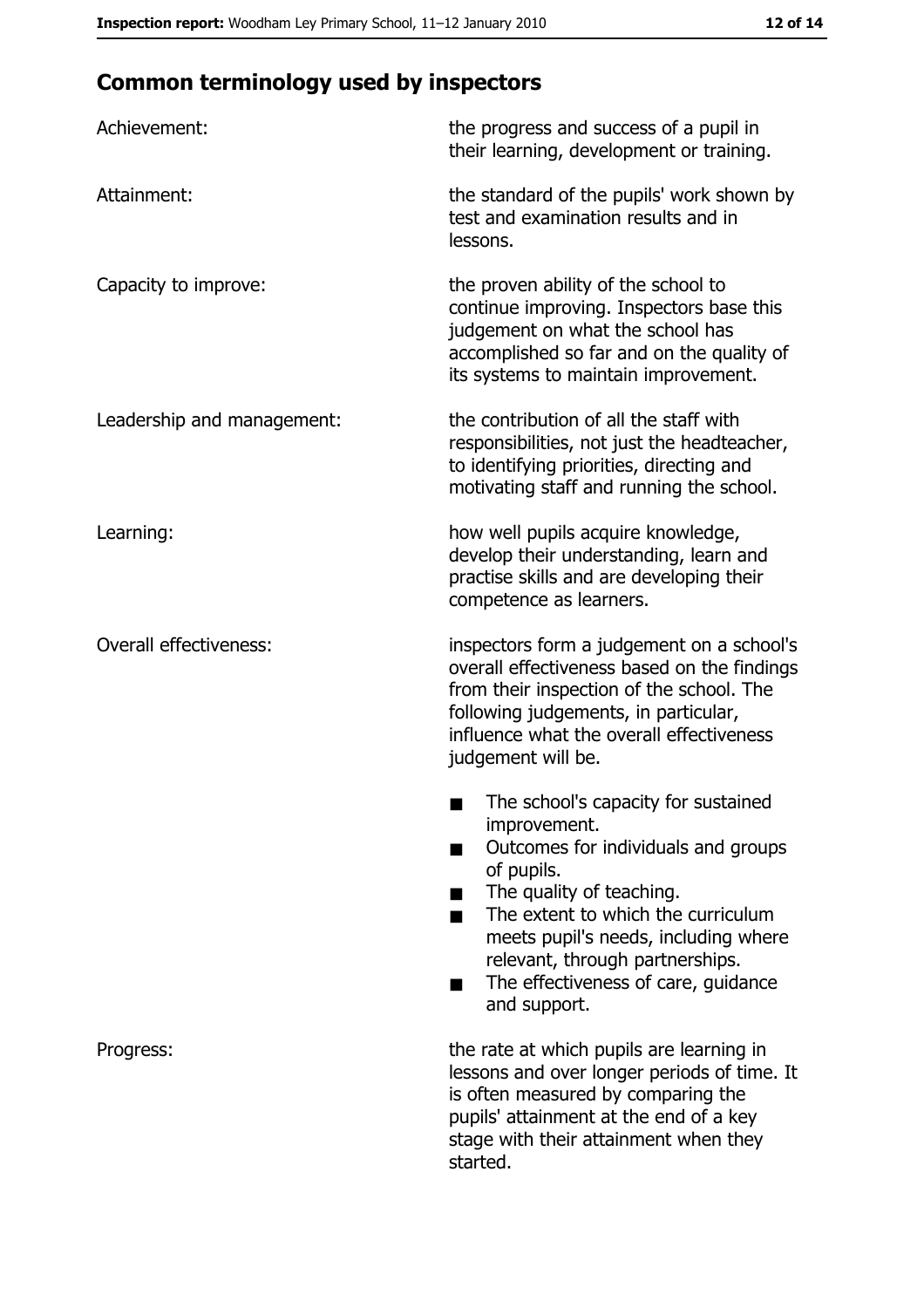This letter is provided for the school, parents and carers to share with their children. It describes Ofsted's main findings from the inspection of their school.



#### 13 January 2009

Dear Pupils

Inspection of Woodham Ley Primary School, South Benfleet, SS7 4DN

Thank you for being so friendly and welcoming when we visited your school recently. We really enjoyed talking to you and listening to all that you had to say. I am writing to tell you about the judgements we reached.

We found that your school does some things satisfactorily but it has areas that need to be improved. It is not giving you a satisfactory education, because you are not making as much progress as you could. This means that you are not reaching high enough standards in English by the time you leave the school. We have judged that the school needs 'special measures'. This means that it will receive extra support over the next two years. This will involve people from outside the school as well as hard work from you and your teachers.

The best things about your school are:

- you told us you like your school and you get on with each other and the adults  $\blacksquare$
- you know how important it is to keep yourselves safe, fit and healthy  $\blacksquare$
- you enjoy the clubs that the school organises, like learning French and learning to  $\blacksquare$ play musical instruments in Years 3 to 6
- the school works hard to make sure everyone is cared for and safe.

We would like you to do better, particularly in English. We have asked the school to make sure that you all make good progress in lessons. We have also asked the teachers to give you work that is at the right level of difficulty for each one of you. You can all help by telling your teachers if the work is too easy or too difficult. We would also like the teachers to make sure that when they mark your work, they give you clear ideas about how you can make it even better.

Finally, I would like to thank you again for your help and wish you well in the future. Yours sincerely Madeleine Gerard

Lead Inspector